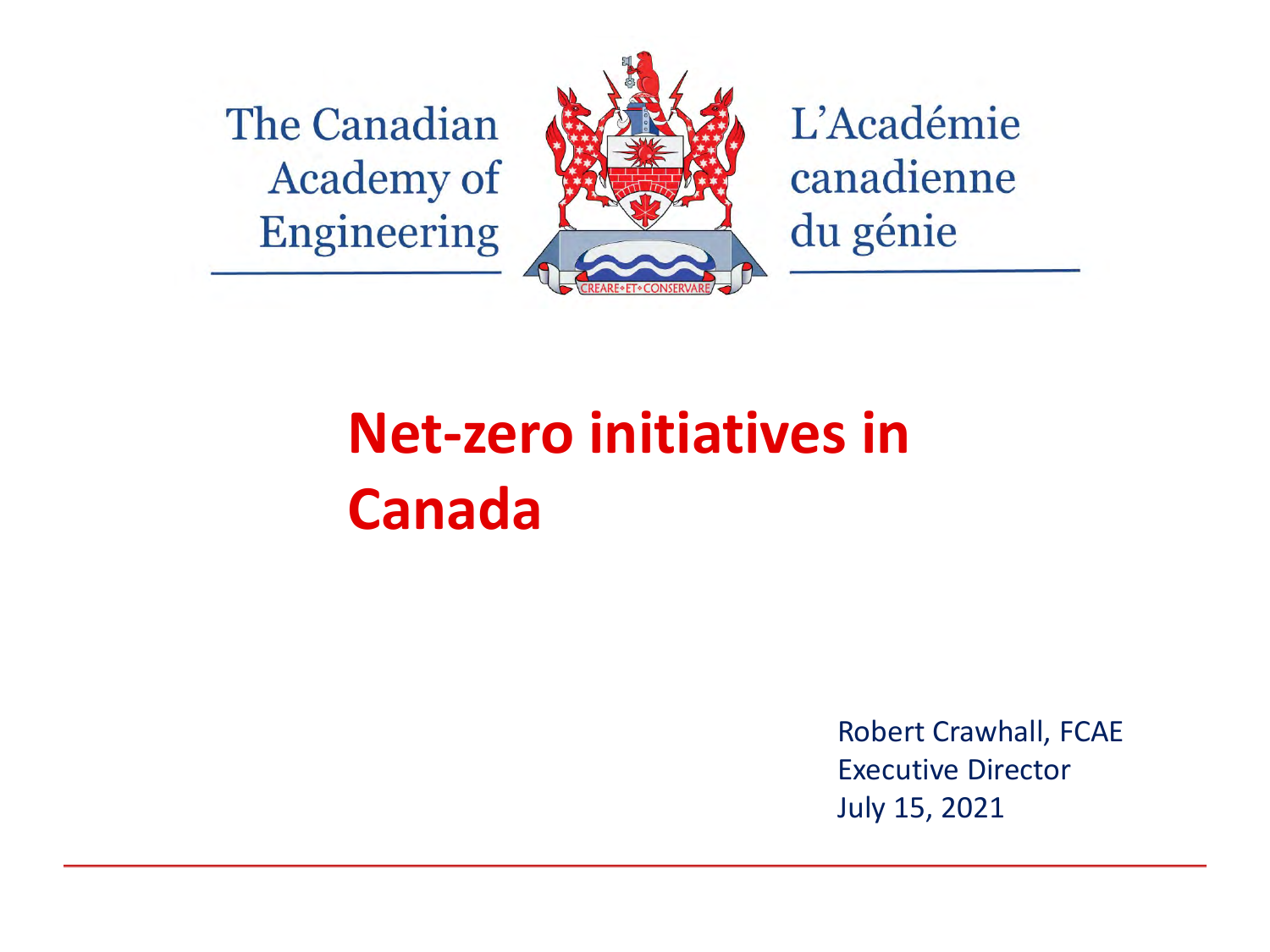# **Major Canadian Initiatives**



- Nationally Determined Contribution to UN
	- July 12 Cut GHG by 40-45% below 2005 levels by 2030
	- Price on carbon \$50p.t. 2022, to increase \$15 per tonne 2023 2030
- Canadian Net-zero Emissions Accountability Act June 29, 2021
	- Commitment to set targets on GHG to achieve net-zero by 2050
	- 2030 GHG target (Paris Agreement) 40-45% below 2005 levels
	- Set 2035, 2040 and 2045 targets 10 years in advance
	- Established the Net-zero Advisory Body (NZAB)
	- Commissioner of the Environment & Sustainable Development
	- Enshrining a role for Indigenous knowledge in climate accountability
- "A Healthy Environment and a Healthy Economy" plan, 2020
	- Reduce energy waste with energy efficient homes and buildings
	- Clean, affordable transportation and power
	- Price on carbon plus household rebates
	- Clean industrial advantage
	- Natural approaches to GHG sinks and resilience, protect land and ocean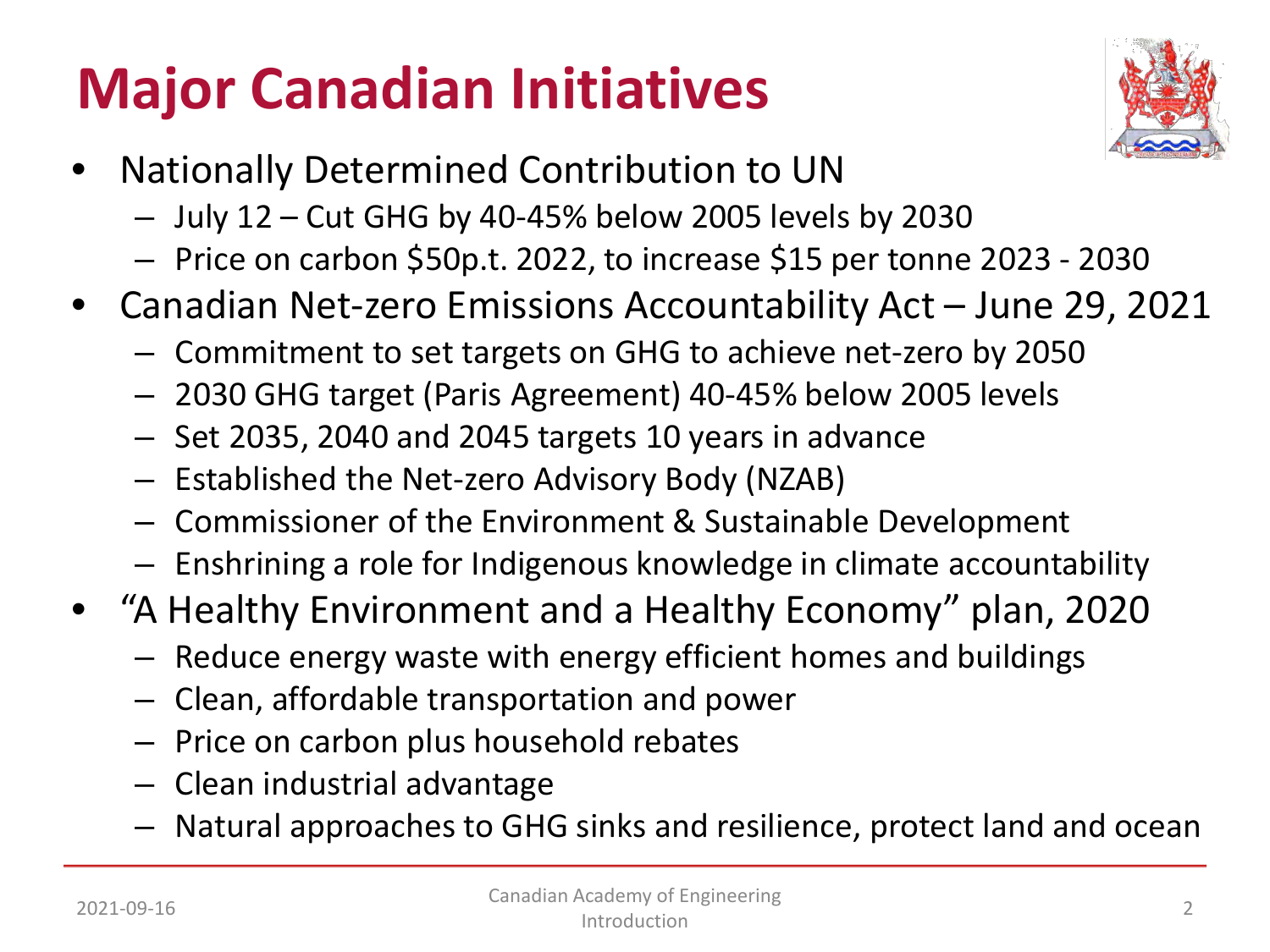### **Government Strategies and Initiatives**



- Green Future
	- Hydrogen strategy
	- Carbon capture, utilization and storage strategy
	- Clean fuel standard 13% decrease in 2016 carbon intensity by 2030
	- Regulatory co-operation on Low Carbon Fuels in transportation with US
	- \$10B in low carbon infrastructure; public transit, clean power, broadband
	- Greenhouse Gas Pollution Pricing Act, 2018 Trading & Fuel Charge
	- Strategic Investment Fund Net-zero Accelerator, 2020
- Canadian Institute for Climate Choices
	- Funded by government Research, engagement, expertise, case studies
	- Clean growth/adaption/mitigation
- 2016 Pan-Canadian Framework on Climate Change
	- Original target, 30% below 2005 levels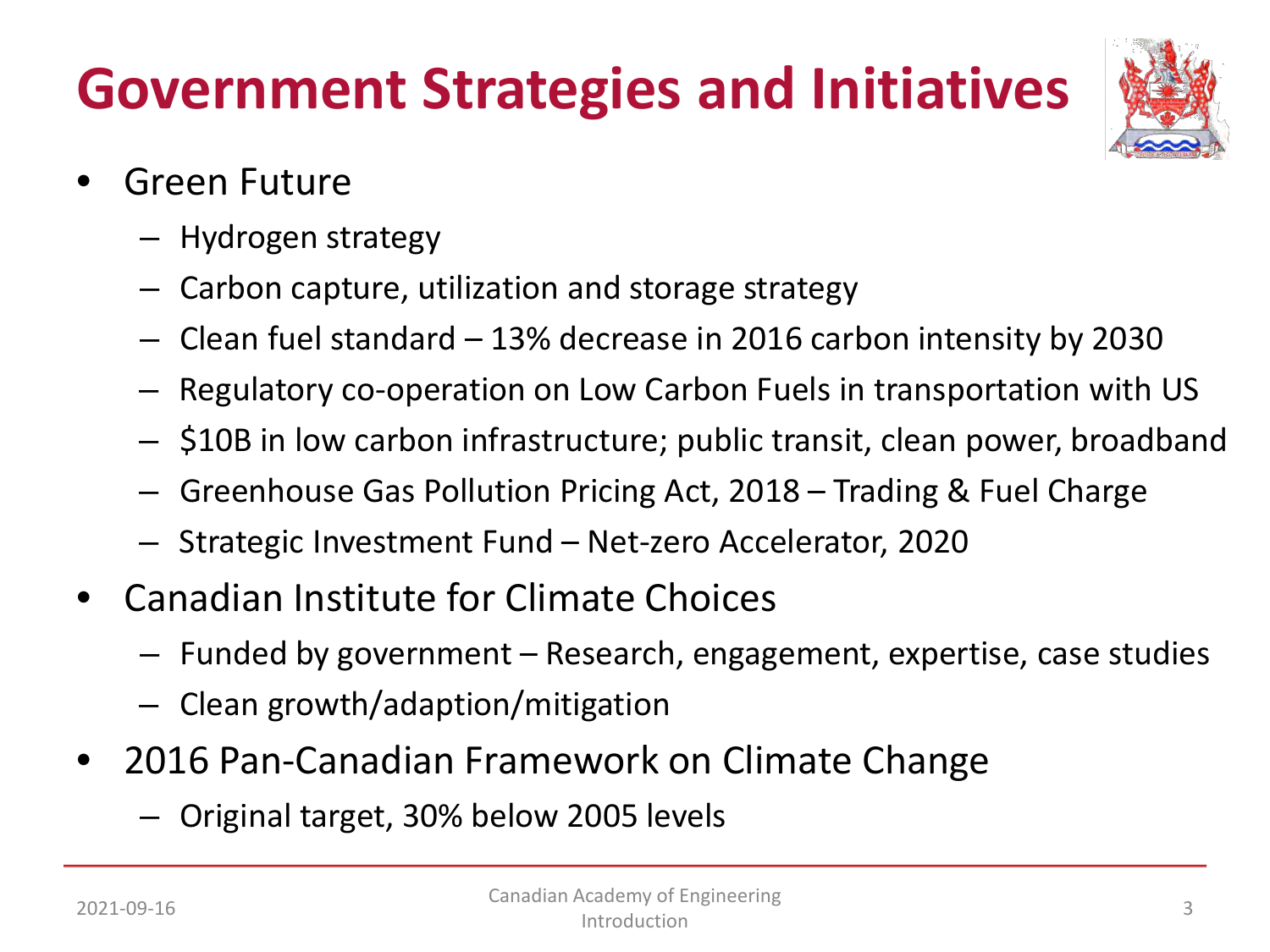### **CAE Sustainability & Climate Change**



- 2016 Trottier Report on Energy Futures NATEM pathways
- 2020 2025 Strategic Plan
	- Sustainability ESG, SDG
	- Net-zero 2050
	- Oceans Engineering
	- Women & Indigenous representation
- Future of Engineering Committee
- Seminar Series
- Conferences on Ultra-low Energy & Resilient Building
- AGM Keynotes
- Response to studies and position papers
- Engagement with government through partner organizations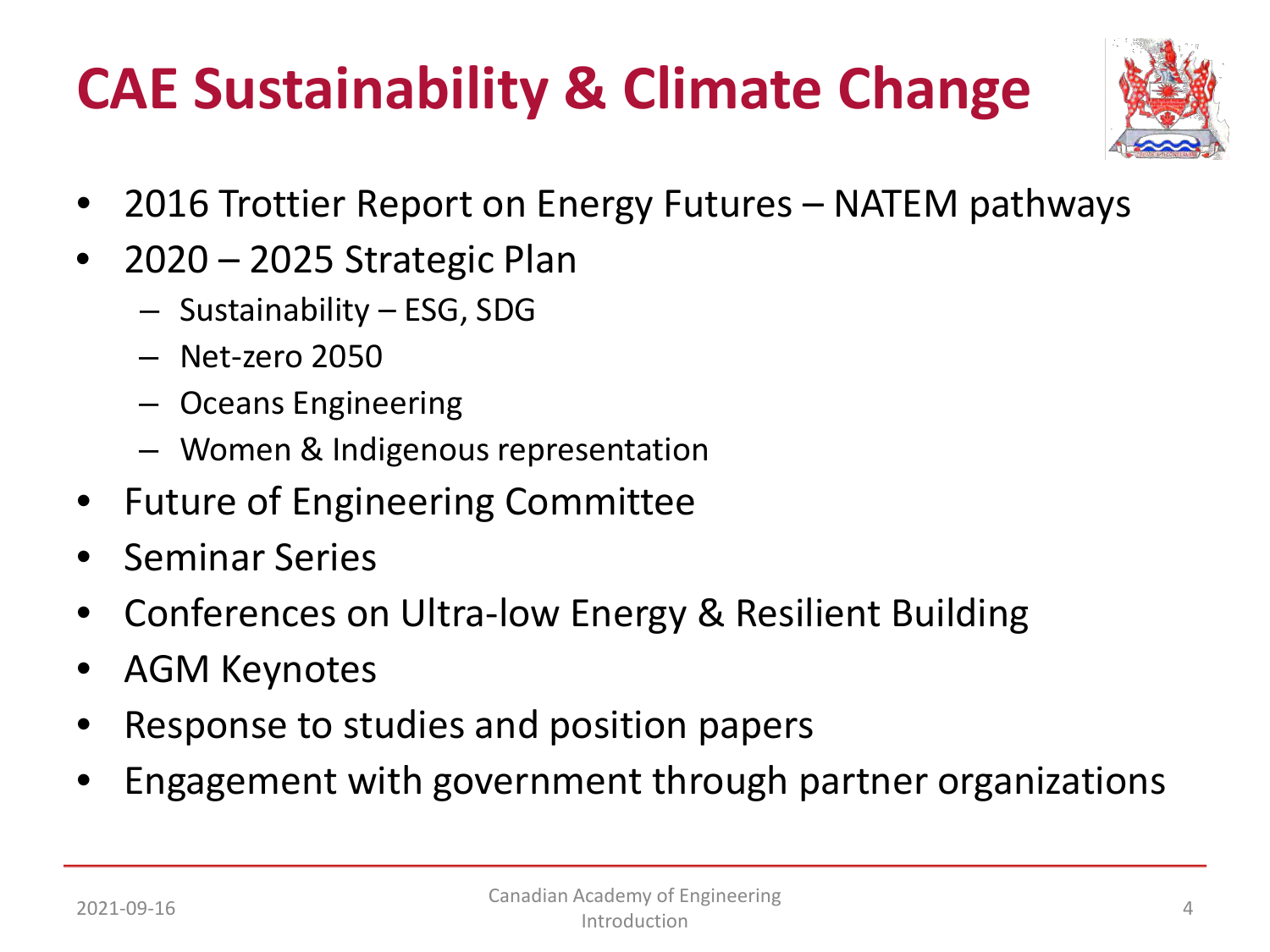#### **CAE Perspective on Net-zero 2050**

- Taking an Engineering Perspective on:
	- Energy
	- Transportation
	- Industrial processes
	- Commercial and residential HVAC
- Double electricity capacity. Effective carbon capture.
- More than technology: finance, social & environmental license, skills, materials, jurisdiction, infrastructure, prototypes, scale-up, legacy, lifecycle, project and program management
- Paths to success, risk mitigation
- Schedule and budget to completion  $-$  29 years counting down
- International collaboration, competition, opportunity, leadership

#### *If policy makers get it right, engineers will have to build it; if they get it wrong, engineers will have to fix it.*

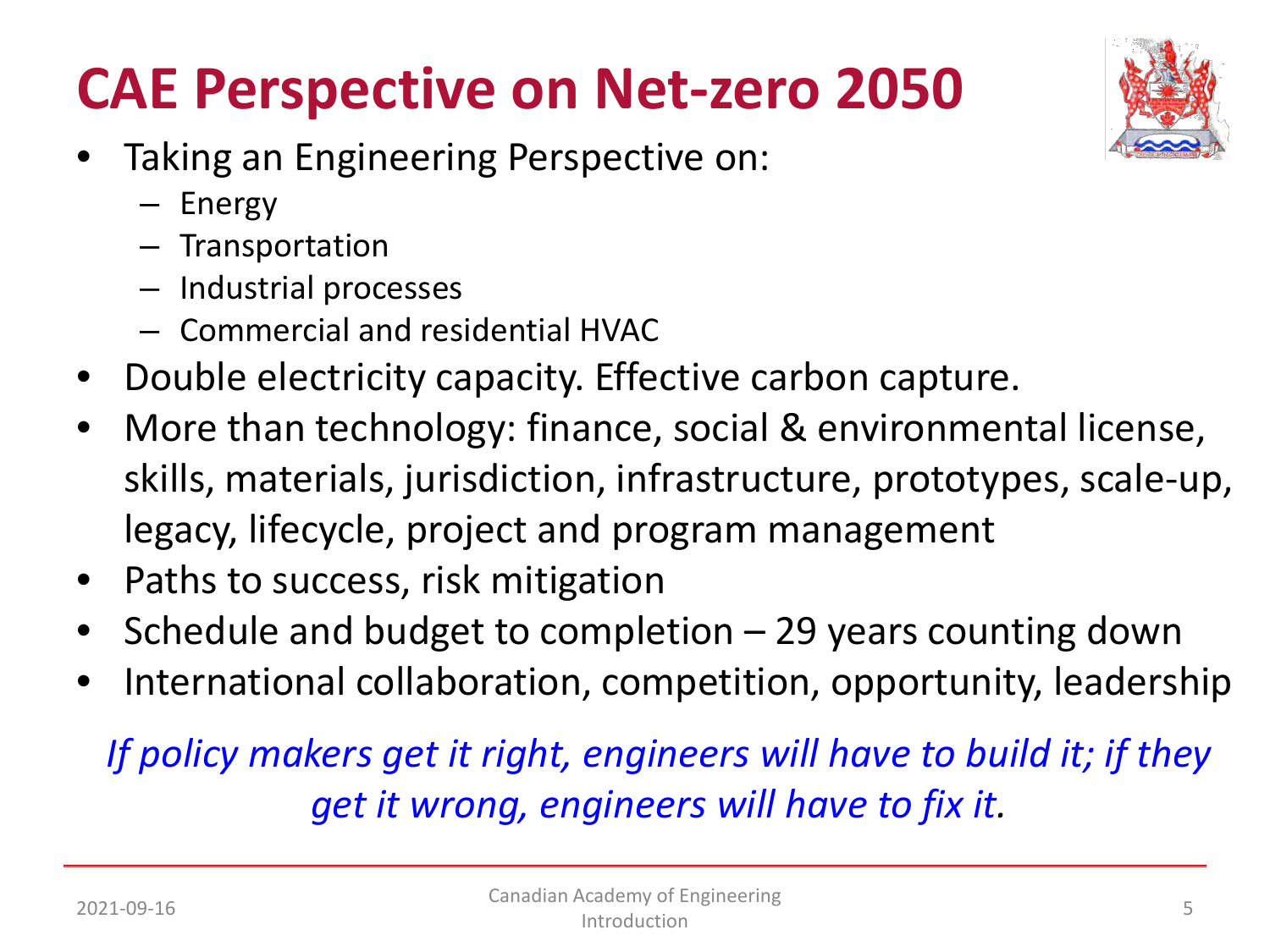#### **Recent Seminars & Conferences**



- Nuclear Fission & Fusion: Widening the Path to Net-zero
- Future Perspectives of Engineering Education and the Pandemic
- Choosing Canada's Automotive Future
- Net Zero & Industrial Activity in Canada's Oceans
- Mentoring Women in Engineering
- Net-zero Emission Panel
- 2<sup>nd</sup> Richard Marceau Energy Symposium national grids
- Roadmap to Resilient Ultra-low Energy Built Environment with Deep Integration of Renewables
- Northern Infrastructure Corridor
- Response to Report on Canada's Resilient Recovery
- CAE Energy Program An Introduction
- **Trottier Energy Futures Project**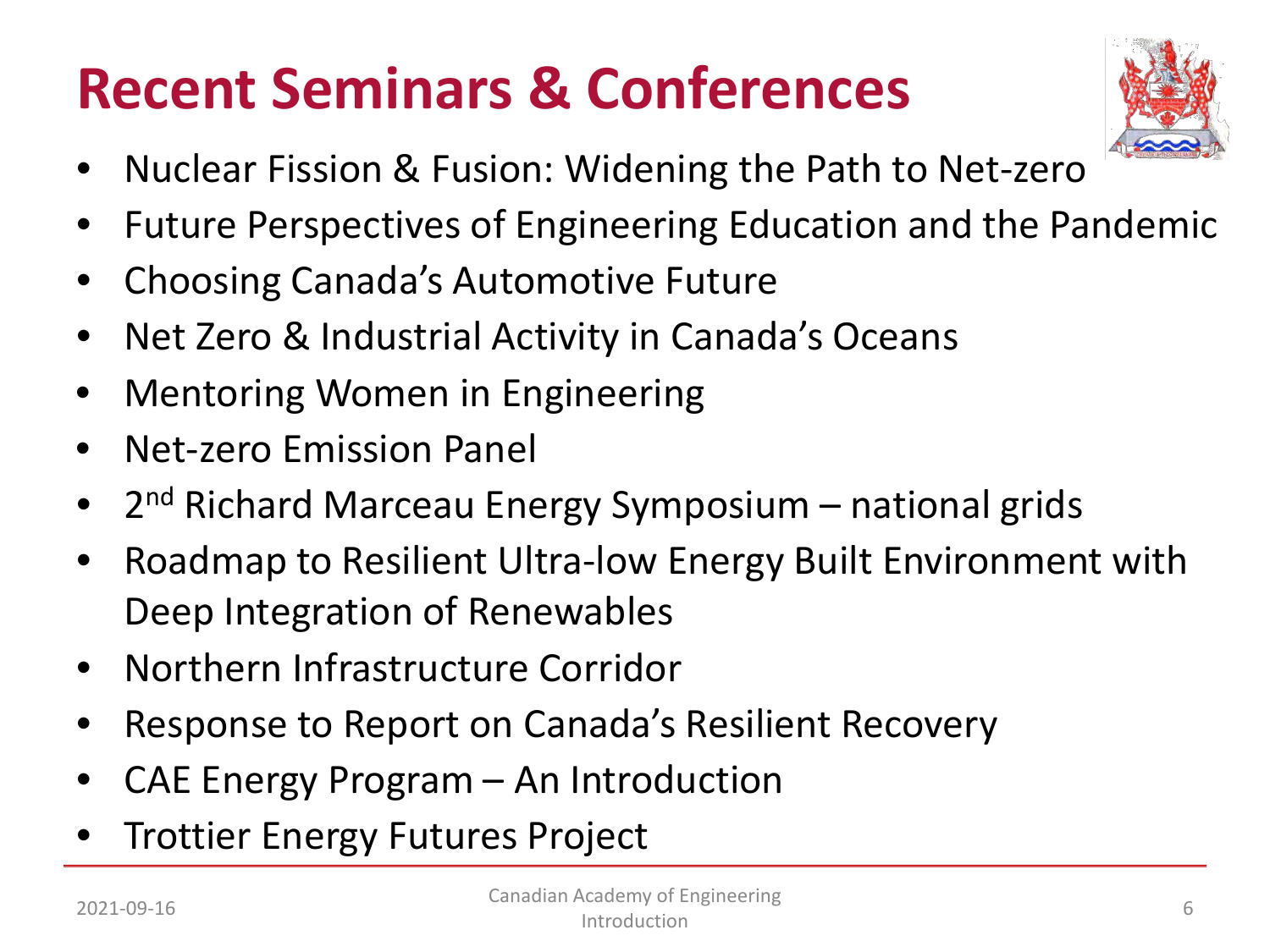# **Ultra-low Energy Resilient Building**



October 16, 2020 – Concordia University, Centre for Zero Energy Building Studies

- "Roadmap to Resilient Ultra-low Energy Built Environment with Deep Integration of Renewables in 2050"
- Welcome by Gina Cody, FCAE; Graham Carr; Yves Beauchamp, FCAE
- Co-chairs: Andreas Athienitis, FCAE, Andrew Pape-Salman, FCAE
- 18 papers Net-zero building codes, self-sufficient buildings

October 12, 2021 – seminar

Spring, 2022 – Victoria, B.C.

• Collaborating to change building practices

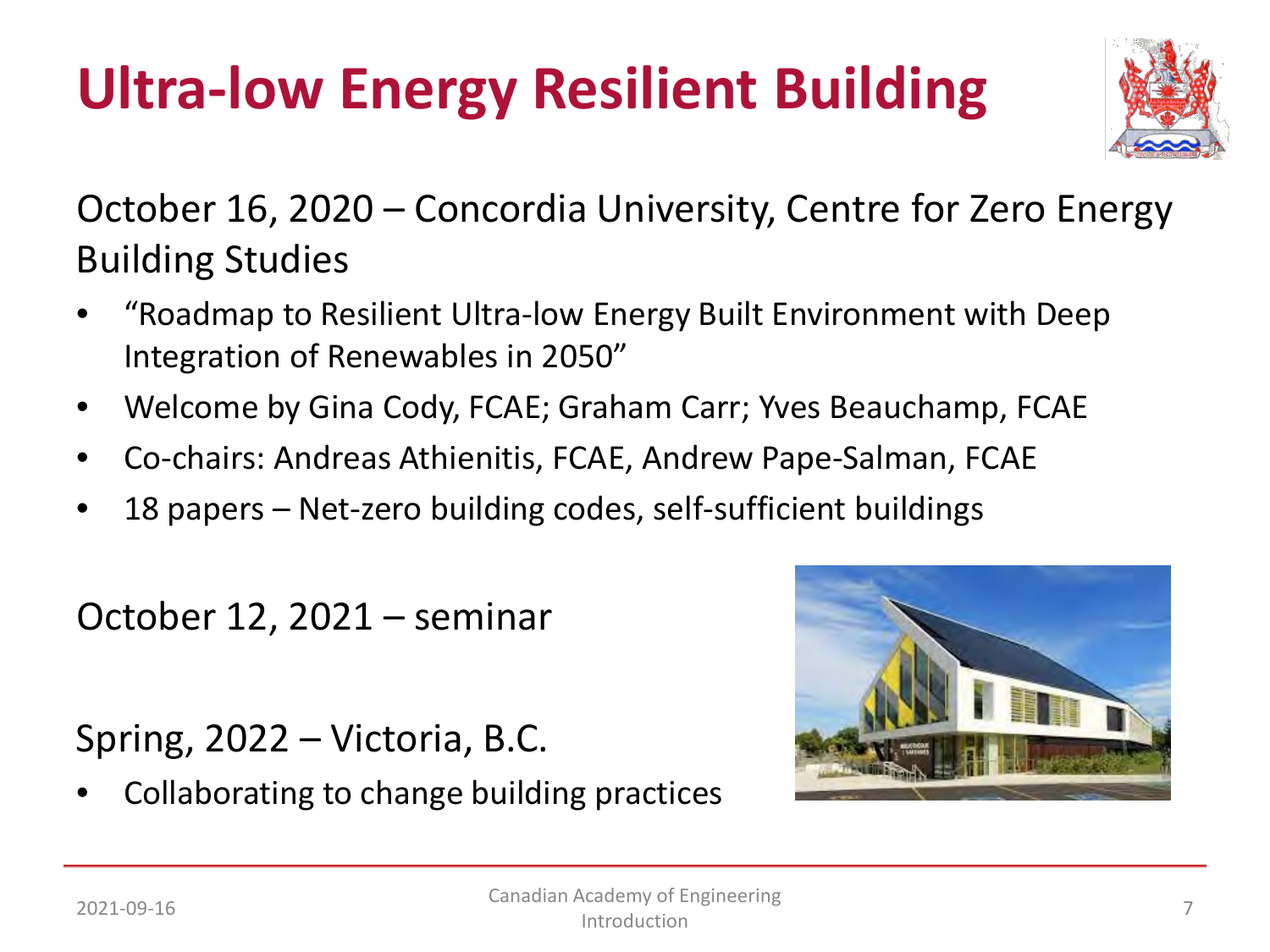#### **Northern Infrastructure Corridor**



- Seminar building on the Senate report *National Corridor, Enhancing and Facilitating Commerce and Internal Trade*
- Keynote John McDougall, FCAE.
- Panel discussion:
	- Dr. Axel Meisen, FCAE;
	- Réal Laporte, FCAE, former president SEBJ
	- Marshall Kern, Bowman Centre for Sustainable Development.

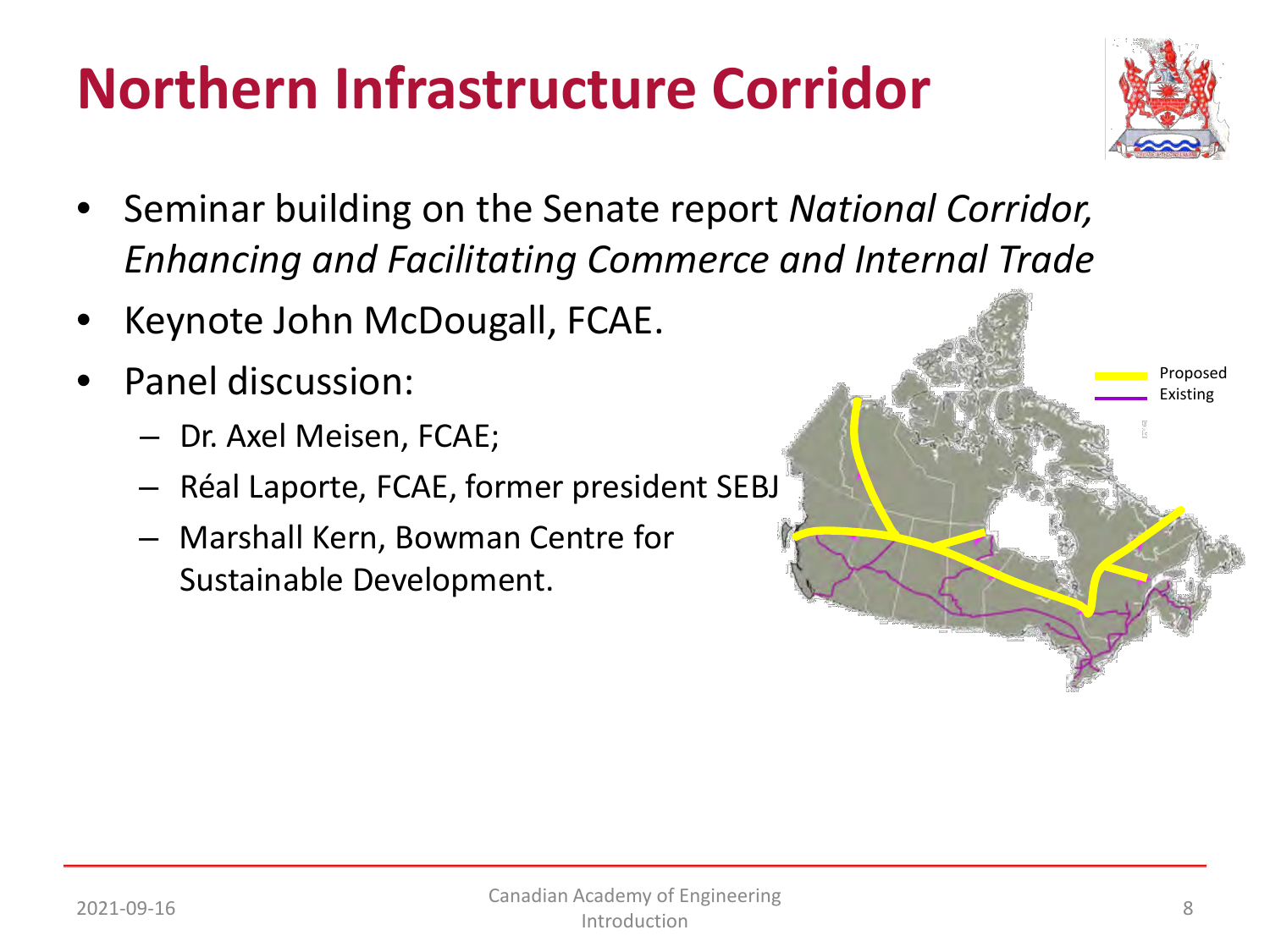### **Council of Canadian Academies**

- *Royal Society of Canada (TSC)*
- *Canadian Academy of Health Sciences (CAHS)*
- *Canadian Academy of Engineering (CAE)*

#### Assessments

#### Choosing Canada's Automotive Future

- Jeannette Montufar (Chair)
- Peter Frise

#### Degrees of Success

- Elizabeth Cannon (Chair)
- Jay Doering
- Canada's Top Climate Change Risks
- John Leggat (Chair)
- Darrel Danyluk

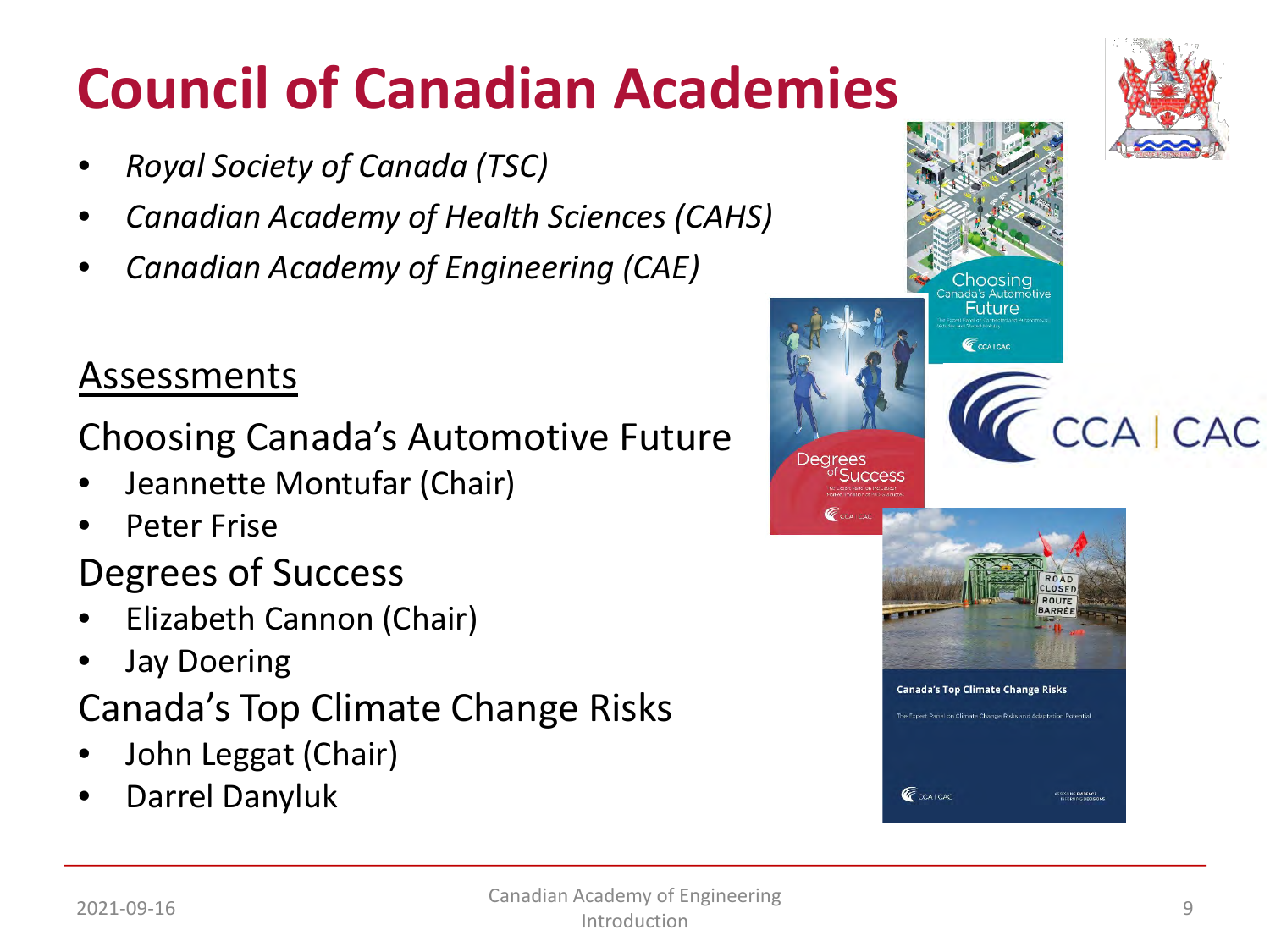# **Engaging Government**



- Primary path to engage government is through the CCA
- In 2016, The Trottier Report was the primary technical document of the Canadian Government at COP22 Marrakesh
- The CAE is developing its status with UNESCO
- A number of Fellows work for government
- Increasing engagement at a sub-national level
- Key policy makers are invited to seminars
- Outreach to Senators, political strategists, parliamentarians
- The CAE is not funded to provide advice to government, so we currently work through organizations that are
- Currently developing a distinct voice "engineering perspective"